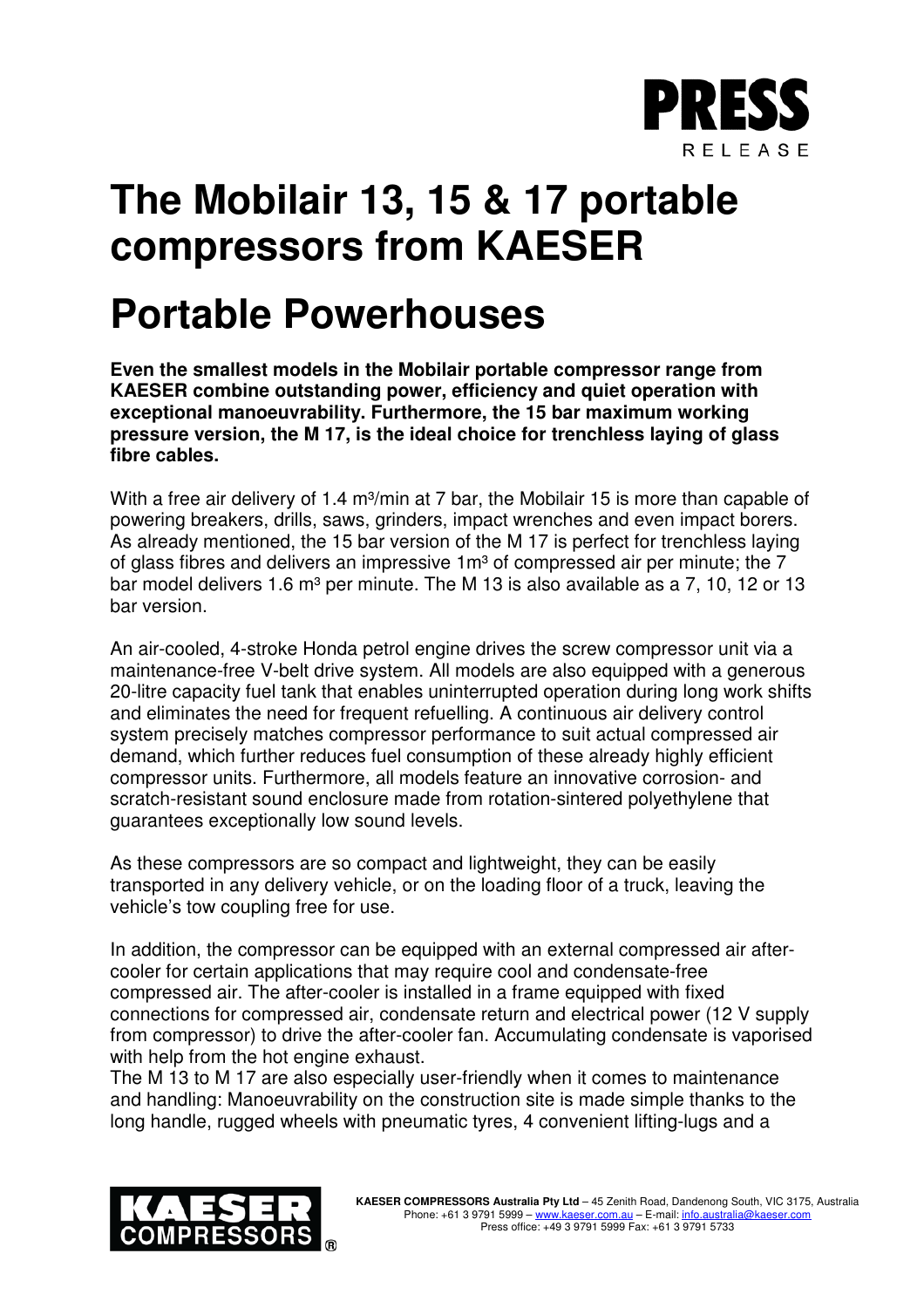counter-sunk crane eye. Last but not least, maintenance tasks are easy to carry out, as the wide-opening sound enclosure enables excellent component accessibility.

## **File: c-Mobilair 13\_17\_aus**

Approved for publication, copy acknowledgement appreciated

Image:



Powered by a quality petrol engine from Honda, the M 13 portable compressor from KAESER combines quiet performance with exceptional efficiency and manoeuvrability.